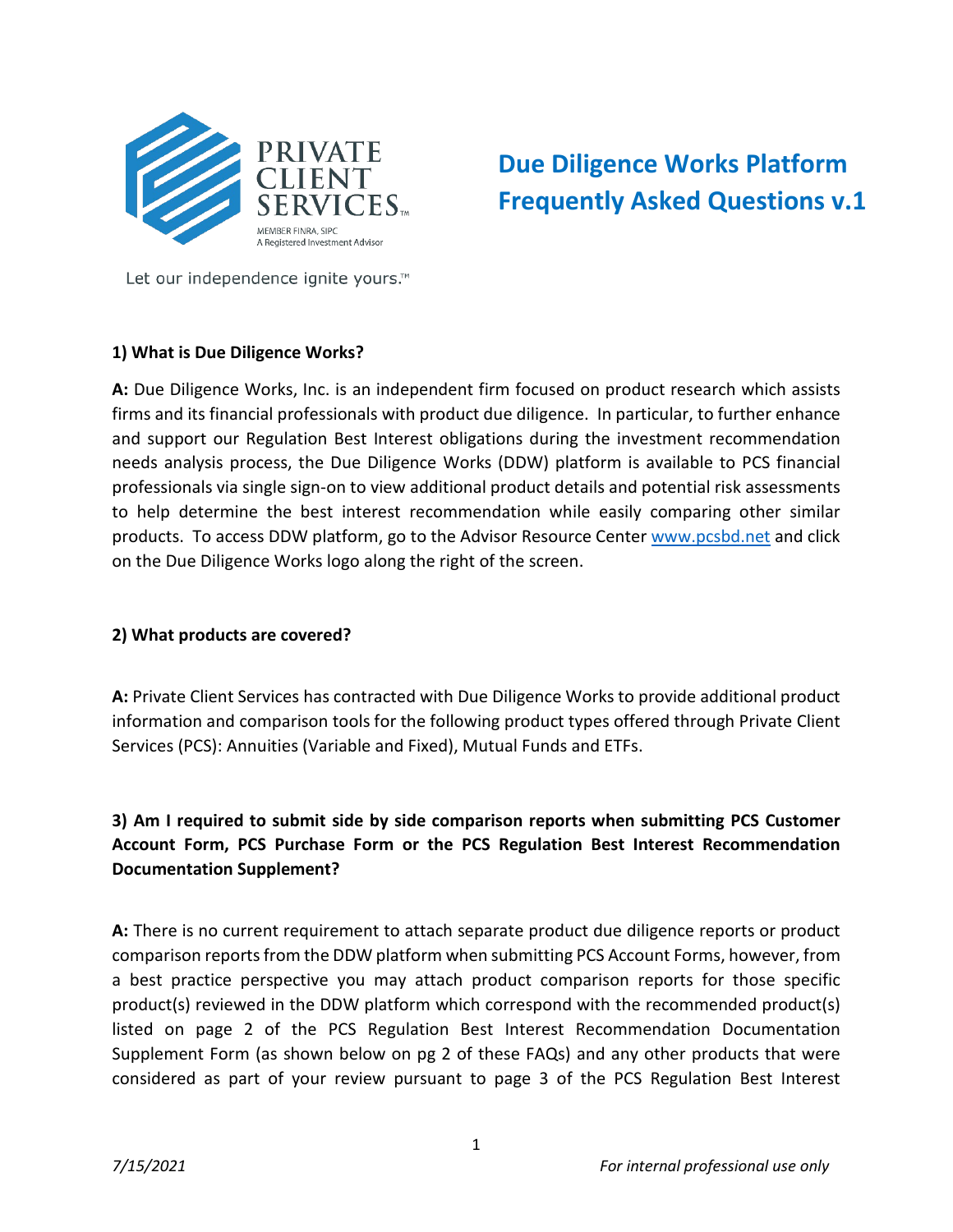Recommendation Documentation Supplement Form (also shown below on pg 2 of these FAQs) when applicable.

In instances where you do conduct due diligence on Mutual Funds, Annuities and/or ETFs within the DDW platform or elsewhere for a specific client, it is a \*best practice to evidence those reviews by saving the due diligence report, 4-box analysis report, product comparison reports or similar reports in your working branch client files for future reference as well as to potentially evidence that enhanced review in the future to your Managing Principal, Compliance or any state or federal regulators that may seek further explanation as to why a particular product was chosen/recommended.

**PCS Regulation Best Interest Recommendation Documentation Supplement Form**

| <b>Recommendation Date</b> | Product Type | <b>Product Name</b> |
|----------------------------|--------------|---------------------|
|                            |              |                     |
|                            |              |                     |
|                            |              |                     |
|                            |              |                     |
|                            |              |                     |
|                            |              |                     |

Page 2 of 3

Reg BI Recommendation Supplement 06/18/2020

#### Other products reviewed/considered during recommendation decision:

| Presented to customer: $\Box$ Yes $\Box$ No |
|---------------------------------------------|
| Presented to customer: $\Box$ Yes $\Box$ No |
| Presented to customer: $\Box$ Yes $\Box$ No |
| Presented to customer: $\Box$ Yes $\Box$ No |
| Presented to customer: T Yes No             |

Page 3 of 3

Reg BI Recommendation Supplement 06/18/2020

*\*Please note that even prior to Regulation Best-Interest becoming effective, existing PCS policy requires 2 sources of due diligence (i.e. research reports, other reputable industry sources, etc) be maintained by each representative or branch for all individual security (i.e. individual stocks and bonds) recommendations to clients in a "Due Diligence File". This policy has not changed. Individual securities can have significantly more investment risk than a packaged product which invests over a wider array of underlying companies. These branch "Due Diligence Files" for individual securities are often examined as part of the branch examination program. For purposes of Due Diligence Works, financial professionals are strongly encouraged to maintain additional supporting documentation on more packagedtype products (i.e. ETF's, Mutual Funds, and Annuities, etc) to further enhance Regulation Best Interest compliance.*

## **4) If I don't see a specific Annuity, Mutual Fund or ETF I wish to potentially research and offer to my PCS client what do I do?**

**A:** While the products covered on DDW are generally accepted as being available to offer from the PCS platform, there may be certain products that are prohibited or don't meet certain criterion set forth by current PCS firm policies (i.e. Leverage/Inversed funds, etc) and thus would not be approved as a security available to be offered to PCS clients. However, there may be products not shown that potentially may be available and added to the DDW platform upon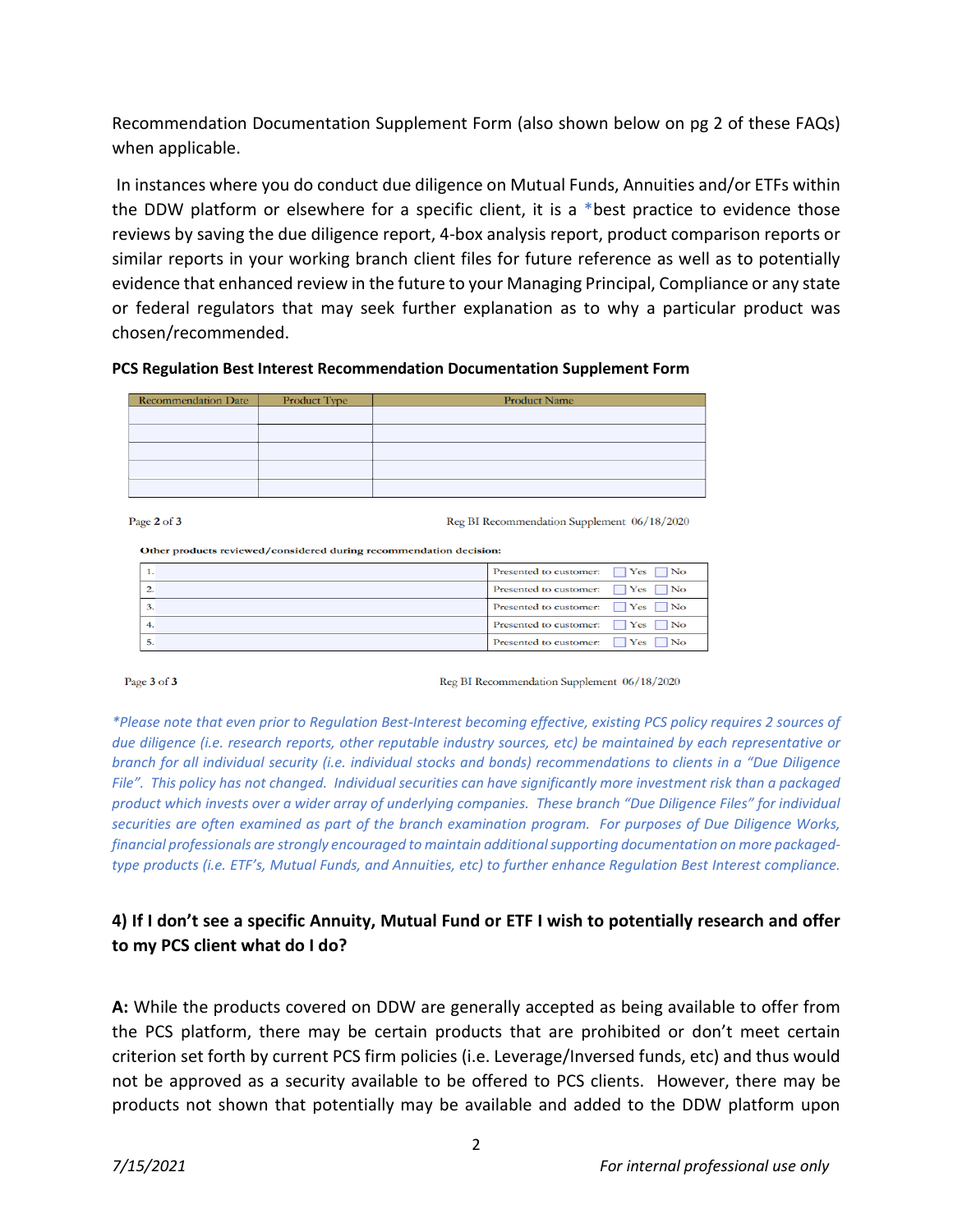completion of an internal review. There may also be some products (i.e. annuities) that your client has which aren't covered on DDW because it is a legacy product the provider no longer offers to new customers and only allows on a servicing only basis. **Questions as to whether a certain annuity, ETF or mutual fund is available to offer through PCS and thus could be added to the DDW platform should be directed to Kevin O'Bryan at [clientrelations@pcsbd.net.](mailto:clientrelations@pcsbd.net)**

## **5) What is the difference between the products available on the DDW platform versus the mutual fund companies and annuity/insurance carriers listed on the selling agreement directories on the PCS Advisor Resource Center (within the Selling Agreements tab)?**

**A:** The selling agreement directories listed on the ARC offer a quick glance of companies and carriers PCS has established selling agreements with historically. The products listed within DDW platform provide a more detailed view of specific products available some of which have either been specifically approved previously or others which may have not been used but are available on the PCS platform based on certain criterion set forth by PCS.

## **6) Since a product is available to review on the DDW platform does that mean that I can offer any of them to my clients?**

**A:** Not necessarily. Just because PCS may have access to offer a particular product, that does not mean that it should be offered to all clients. Products must be suitable to the actual client based on a close understanding and review of the client's overall investment objective, risk tolerance, liquidity needs, time horizon notwithstanding other important financial profile considerations and needs analysis factors. Additionally, pursuant to Regulation BI, investment recommendations must be in the best-interest of your retail client. To further assist in that bestinterest evaluation, the due diligence reports and comparison reports/client needs analysis tools available within the DDW platform can be utilized in conjunction with this comprehensive internal review in advance of making a recommendation.

## **7) May I provide the product due diligence reports, product comparison report, and the 4-box analysis reports to my clients?**

**A:** No. The Due Diligence Works reports are intended to be used for internal professional use only in helping financial professionals evaluate and compare products based on your client's specific needs. Once a determination has been made as to a product(s) to recommend, the Product Provider's prospectuses and fact sheets and any applicable client-facing PCS account forms should be used as the materials presented to your client. Those materials provide specific disclosure details based on the product and account type as evident on the Forms and Transaction Checklist available on the online PCS Advisor Resource Center within the Forms Library tab [www.pcsbd.net.](http://www.pcsbd.net/)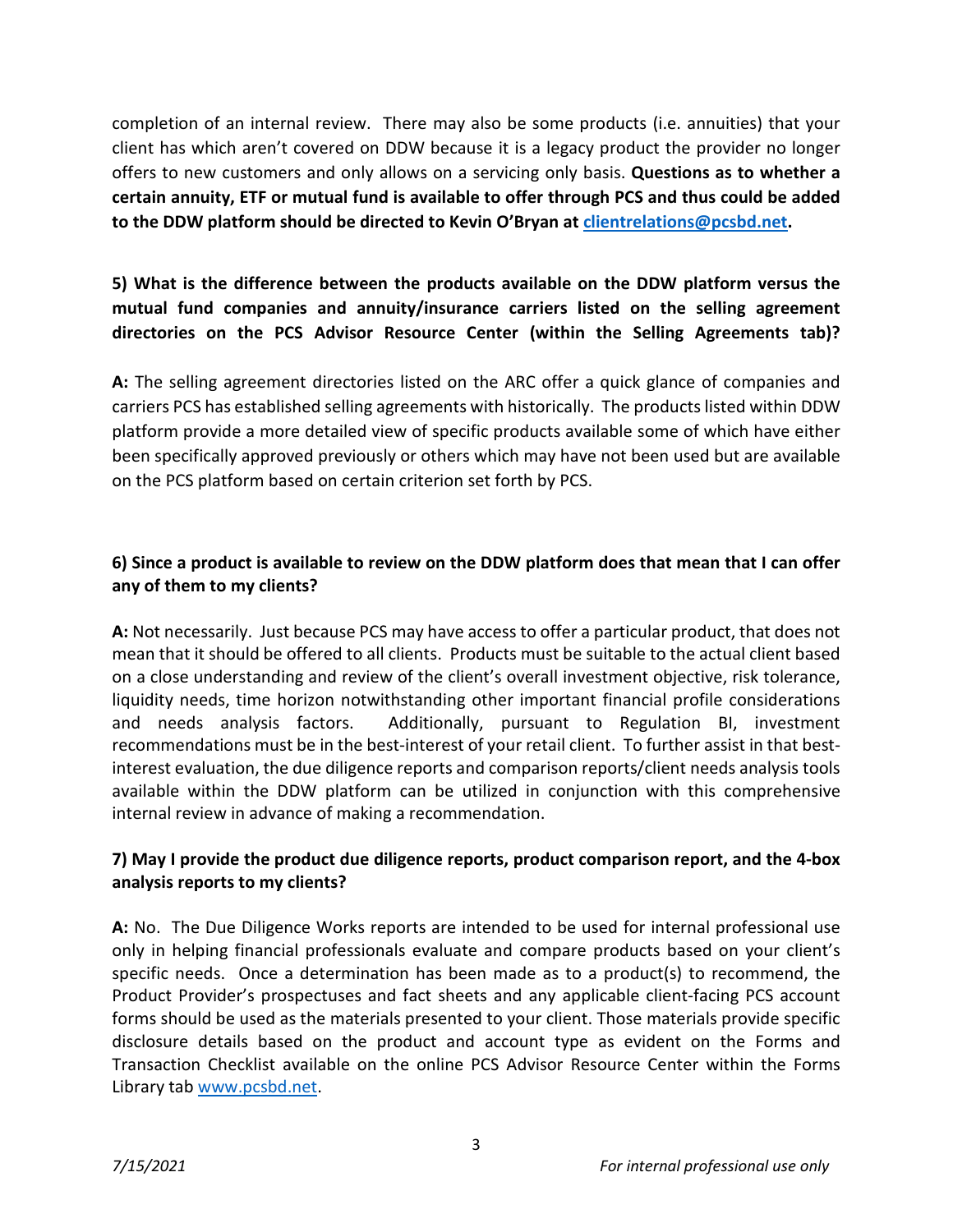## **8) What methodology is used when evaluating the scoring of the Mutual Funds shown on DDW platform?**

## **Mutual Funds & ETFs**

Due Diligence Works, Inc. (DDW) reviews are performed at the product level, in context of the fund family, and considers the following objectives:

### **Product Criteria - Product Scoring** (1-5, 1 being the best)

- Consistency measures the volatility and risk adjusted returns of each fund relative to its peer group over a period of time.
- Expenses measures the net expenses of each fund relative to its peer group over a period of time.
- Total Return measures the total return of each fund relative to its peer group over a period of time.
- Downside Protection measures the downside capture and volatility in down markets of each fund relative to its peer group over a period of time.

#### **Flags**

- Asset size of the firm (less than \$100MM)
- Tenure of the fund (less than 3 years)
- Asset flow increase / decrease (50% or more)

#### **Additional Criteria Reviewed**

- Funds family (relationship, exchanges, breakpoints, etc.)
- Sales Trends (firm and industry)

Using the above criteria, DDW reviews each fund with the context of fund family and also each asset class (Small, International, Fixed Income, etc.) and sub asset class (core bonds, high yield, etc.), then makes recommendations to the firm to add, remove, or watch certain l funds. The quantitative review is then coupled with a trend and fit review to provide the best recommendations for each client's platform. These reviews are continuous on an ongoing basis.

## **9) What methodology is used when evaluating the annuity carriers and the scoring of the actual annuities themselves shown on DDW platform?**

#### **Carrier Methodology**

Due Diligence Works, Inc. (DDW) reviews each carrier (manufacturer) separate from its products. We review each carrier to ensure they are a strong partner, with a good credit rating, can service the Broker-Dealer and its clients, has a reasonable complaint and regulatory history, and has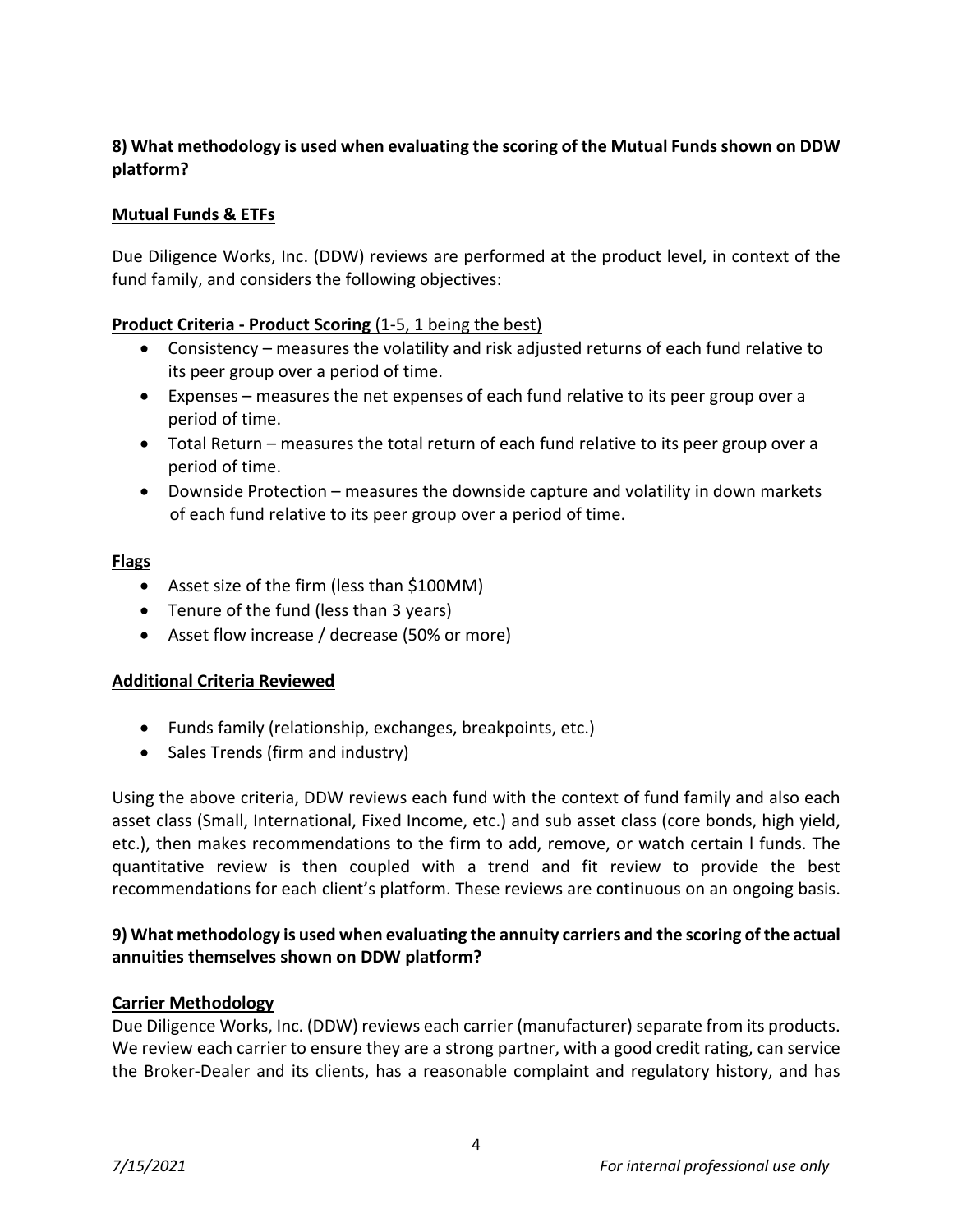appropriate people, systems, policies and procedures to maintain it's standing.

Three primary tools used to review carriers are DDW's annual Due Diligence Questionnaire (DDQ), DDW's quarterly insurance carrier scoring, and an onsite visit (when deemed appropriate). The DDQ is a detailed questionnaire reviewing a company's specific information and the DDW score (for insurance carriers) scores each carrier on a service and stability perspective.

Once a carrier is reviewed, we then move to review each individual product as detailed in the sections below. These reviews are continuous on an ongoing basis.

#### **Annuity Methodology**

Due Diligence Works, Inc. (DDW) reviews are performed considering the following objectives on an ongoing basis: to identify gaps in the product suite and recommend products to add if necessary, to identify product redundancies, and to confirm those annuity products currently maintained that best meet the needs of the end clients.

DDW utilizes a due diligence process tailored to the client's needs and strategic direction and includes both quantitative and qualitative criteria in determining which products should potentially stay, be added, or removed from the product platform.

- Each product type is evaluated using a peer review to assess drivers and attributes
- Products are compared against industry benchmarks and current sales trends to assess market sustainability
- Products are considered with the strategic objectives, requirements, and restrictions of Broker-Dealer to determine fit.

#### **Criteria used in review of Annuity products include:**

#### **Variable Annuities**

- 1. Annuity Complexity
- 2. Rider Complexity
- 3. Subaccount Complexity
- 4. Income
- 5. Accumulation
- 6. Rider Variety
- 7. Expenses

#### **Indexed Annuities**

- 1. Index Risk
- 2. Crediting Method
- 3. Income
- 4. Accumulation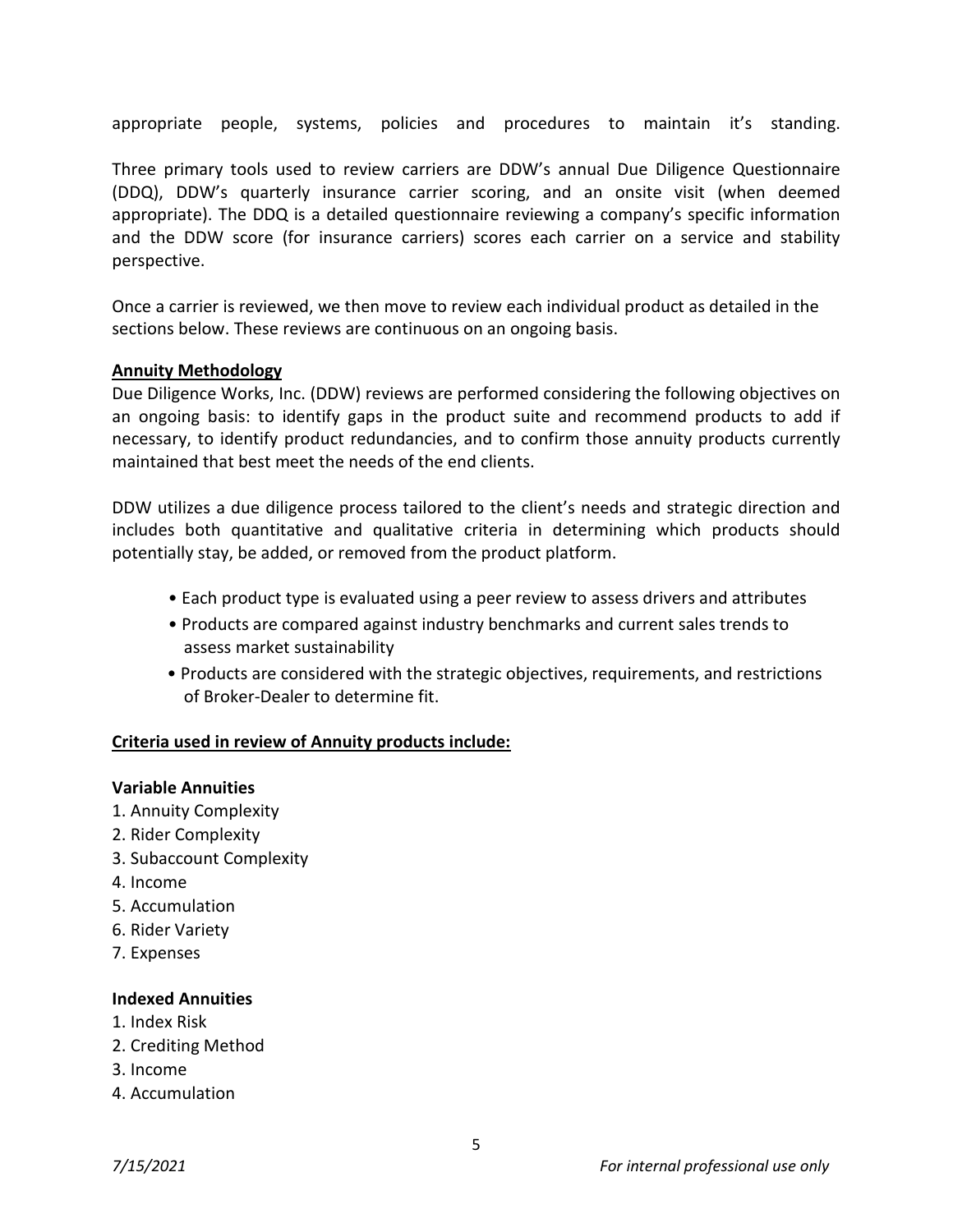#### 5. Rider Risk, if applicable

#### **Fixed Annuities**

- 1. Interest rates
- 2. Payout schedules
- 3. Surrender schedule and charges
- 4. Rate guarantee period
- 5. Return of premium options (i.e. MVA)

### **10) What does Complexity Level mean?**

The Complexity Level uses a 1 to 3 scale (1 is simplest, 3 is more complex), products are assigned a complexity level based on complexity, transparency, and understandability from a client perspective.

#### **11) How does Product Scoring work?**

**A:** Products are scored across various dimensions. 1 is the best, cheapest, or simplest. 5 is the worst, expensive, or more complex/risk. Click on the 3 dots next to the column header for additional information on a particular category.

#### **12) What is the default share class being shown on the Variable Annuities?**

#### **A:** B-Shares

#### **13) A sample preview of the Due Diligence Work's Product Portal**

|                    | Search for products<br>on your platform                                                                                                                                                                   | View by<br>and<br><b>Asset Class</b><br><b>Tool Tips</b>   |                                                                        | (1 is simplest,<br>3 is most<br>advanced) |                  |                   | Scoring<br>(1 is best,<br>5 is worst) |                    |             | (flows in or out<br>of the funds<br>year over year)     |                               |                                                                     |              |
|--------------------|-----------------------------------------------------------------------------------------------------------------------------------------------------------------------------------------------------------|------------------------------------------------------------|------------------------------------------------------------------------|-------------------------------------------|------------------|-------------------|---------------------------------------|--------------------|-------------|---------------------------------------------------------|-------------------------------|---------------------------------------------------------------------|--------------|
| <b>Autuot Fund</b> | <b>Products</b>                                                                                                                                                                                           |                                                            |                                                                        |                                           |                  |                   |                                       |                    |             |                                                         |                               | My Products                                                         |              |
| $\alpha$           | Fixed Income<br>$\mathbf{A}$<br>Search.                                                                                                                                                                   | Mid Cap<br><b>Large Cap</b>                                | <b>March Accura</b>                                                    | <b>Small</b> Cap                          | <b>Generally</b> |                   |                                       |                    |             |                                                         |                               |                                                                     | $+$ $\circ$  |
|                    | Name of                                                                                                                                                                                                   | $\mathbb{R}$<br>Provider                                   |                                                                        | I makanes                                 | I consistents    | <b>NADWORK</b>    | Total Restars                         | <b>Weinbertham</b> | Total Score | Toyota,                                                 | Warren.                       | $\frac{1}{2}$ cause $\frac{1}{2}$                                   |              |
| $\Box$             | AB All Market Total Return Portfolio A.                                                                                                                                                                   | AllanceBernstein LP                                        | Mixed-Asset Target Alloc Moderate Funds                                | Level 1                                   | 5.00             | 3.00              | 5.00                                  | 3.00               | 4.00        | $-1076$                                                 | $\overline{\phantom{m}}$      | $\equiv$                                                            |              |
| $\Box$             | AB California Portfolio.A.                                                                                                                                                                                | AllianceBernstein LP                                       | California Municipal Debt Funds                                        | Level 1                                   | 4.00             | 4.00              | $+00$                                 | 0.00               | 0.76        | $-476$                                                  | $\equiv$                      | $\equiv$                                                            | $\pm$        |
| $\Box$             | tive Wealth Strategy A<br>All-Contat                                                                                                                                                                      | AllianceBernstein LP                                       | Mixed-Asset Target Alloc Consy Funds                                   | Canadi 1                                  | 5.00             | 5.00              | 5.00                                  | 2.00               | 4.26        | $-105%$                                                 | N                             | $\equiv$                                                            | $\mathbb{R}$ |
| $\Box$             | AB Core Opportunities Fund A                                                                                                                                                                              | AltanceBernstein LP                                        | Multi-Cap Core Funds                                                   | Level 1                                   | 3.00             | 4.00              | 3.00                                  | 1.00               | 2.75        | $-2276$                                                 |                               | $\equiv$                                                            |              |
| $\Box$             | AB Discovery Value Fund,A<br>.                                                                                                                                                                            | AllanceBernstein LP                                        | <b>Bmail-Cap Core Funds</b>                                            | Level 1                                   | 4.00             | 2.00              | 4.50                                  | $-0.00$            | 0.00        |                                                         |                               |                                                                     |              |
| $\Box$             | All Equity Income Fund A                                                                                                                                                                                  | <b>Bancelhernstein LP</b>                                  | Equity income Funds                                                    | Level 1                                   | 3.00             | $-3.00$           | 3.00                                  | 200                | 2.76        |                                                         | Fit                           |                                                                     |              |
| $\Box$             | AB Crobal Bond Frank A                                                                                                                                                                                    | Click Name to see                                          | Global Income Funds                                                    | Level 1                                   | 4.00             | 1.00              | 4.00                                  | 2.00               | 2.76        | (Check mark here means<br>product is in "Watch" status) |                               |                                                                     |              |
| $\Box$             | All Growth Fund A                                                                                                                                                                                         | 4 Box Report and                                           | Multi-Cap Growth Funds                                                 | <b>Linyed 1</b>                           | 2.60             | $-3.00$           | 2.00                                  | 1.00               | 2.13        |                                                         |                               |                                                                     |              |
| $\Box$             | Als High Income Musicipal Portfolio A                                                                                                                                                                     | <b>Due Diligence</b>                                       | High Yield Municipal Debt Funds                                        | Carpel 1                                  | 2.00             | 3.00              | 2.00                                  | 4.50               | 2.88        | 116                                                     | $\qquad \qquad \qquad \qquad$ | $\equiv$                                                            | $\pm$        |
| $\Box$             | AB Large Cap Growth Fundi A                                                                                                                                                                               | <b>Report</b>                                              | Large-Cap Growth Funds                                                 | Level 1                                   | 3.00             | 200               | 2.50                                  | 1.00               | 2.13        | $-256$                                                  | $\overline{12}$               | $\equiv$                                                            | $\ddot{z}$   |
| $\Box$             | AB Massachusetts Portfolio.A                                                                                                                                                                              |                                                            | Massachusetts Municipal Detit Funds                                    | Level 1                                   | 3.00             | 3.00              | 2.60                                  | 3.00               | 2.86        | $-115%$                                                 | $\equiv$                      | $\frac{1}{2}$                                                       |              |
| $\Box$             | All National Portfolio A                                                                                                                                                                                  | Attancellermatein LP                                       | General & Insured Municipal Detit/Funds                                | <b>Service 11</b>                         | 8.00             | $-0.00$           | 3.60.                                 |                    |             | Hover over dots then click to see                       |                               | $\equiv$                                                            | $\ddot{z}$   |
| $\Box$             | AB New York Portfolio.A.                                                                                                                                                                                  | AllianceBernstein LP                                       | New York Municipal Debt Funds                                          | Level 1                                   | 4.00.            | 3.00              | $-4.00$                               |                    |             | <b>Investment Objectives, Fact Sheet</b>                |                               | 48.                                                                 | $\ddot{z}$   |
| $\Box$             | AB Reserve Make Pund,A                                                                                                                                                                                    | Check this box to                                          | Multi-Cap Value Funds                                                  | Level 1                                   | 2.00             | 2.00              | 2.00                                  |                    |             | and Summary Prospectus                                  |                               | $\frac{1}{2} \left( \frac{1}{2} \right) \left( \frac{1}{2} \right)$ | $\mathbb{R}$ |
| $\Box$             | AB Restarratio Grobal Trematic Fund                                                                                                                                                                       | add this product to                                        | Global Multi-Cap Growth                                                | Linest 1                                  | 2.00             | $-4.00.$          | 2.00                                  |                    |             |                                                         |                               | $\mathbb{R}^n$                                                      |              |
| $\Box$             | AB Total Return Bond Portfolio;A                                                                                                                                                                          | the Compare Tool                                           | Core Bond Funds                                                        | Level 1                                   | 4.60             | 4.00              | 4.00                                  | 3.00               | 3.88        | Lights.                                                 | $\equiv$                      | <b>ISS</b>                                                          |              |
| $\Box$             | America                                                                                                                                                                                                   | Capital Research & Management Company                      | Mixed-Asset Target Alto: Growth Funds                                  | Level 1                                   | 4.00             | 7.00              | 3.00                                  | 2.00               | 2.50        | 276                                                     | $\equiv$                      | $\equiv$                                                            |              |
| $\Box$             | American Punda American Muluid Fund A                                                                                                                                                                     | Capital Research & Management Company Large-Cap Core Funds |                                                                        | Level 1                                   | 5.00             | $+.00$            | 5.00                                  | 1.00               | 3.00.       | -2%                                                     | $\equiv$                      | $\equiv$                                                            |              |
|                    |                                                                                                                                                                                                           |                                                            |                                                                        |                                           |                  |                   |                                       |                    |             | Harts per page: \$6 w.                                  | $1 - 50$ of 54                | $1 < 2$ $> 21$                                                      |              |
|                    | 4 Box Report<br>$\mathbf{a}$<br>2.5<br>- 4<br>The American                                                                                                                                                | $\rightarrow$<br>2.125                                     | <b>American Belancad Puncti</b><br>Surrowany prospection<br>Prospectus | 中                                         | CAPITAL AMERICAN | <b>Fact Sheet</b> | Camara content<br>Compensation        | $\frac{1}{2}$      |             |                                                         |                               |                                                                     |              |
|                    | <b>SERVICE</b><br><b>BOILEY</b><br>$-$<br>www.communication.com/and/and/and/<br>www. Detroite consideration companies have and<br><b>MERCH CONTRACT</b><br>manager  Therefore and a strength property and |                                                            |                                                                        |                                           |                  |                   | <b>Heritorgia</b>                     |                    |             |                                                         |                               |                                                                     |              |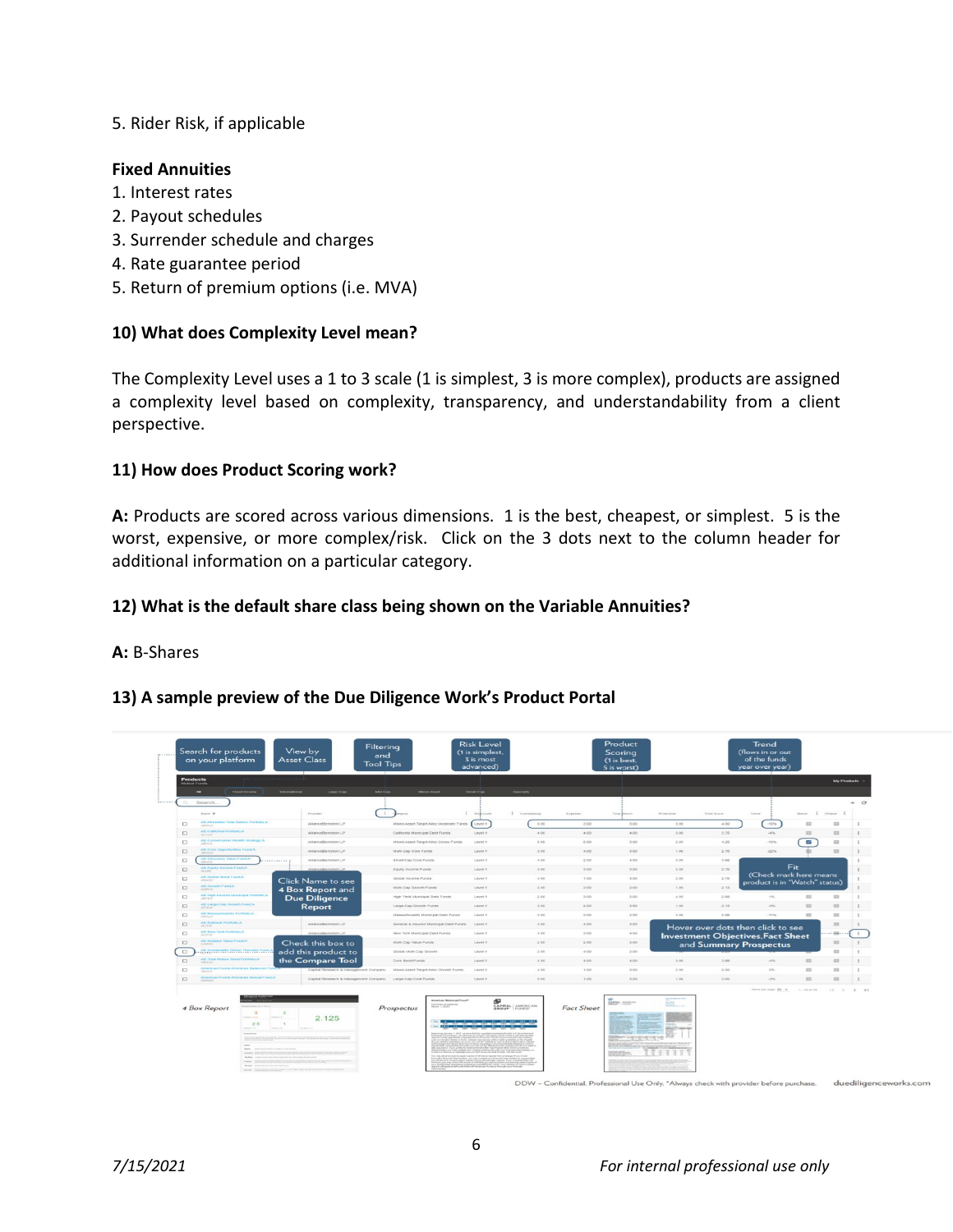## **14) A sample view of the product comparison tool:**

| Check this box to add this                                           | <b>Product Comparison</b>     |                                 |                                                |                                        |                                                                      |                                     |                                                                                                                                                                                                                             | Product comparison allows<br>user to compare products                                                           |
|----------------------------------------------------------------------|-------------------------------|---------------------------------|------------------------------------------------|----------------------------------------|----------------------------------------------------------------------|-------------------------------------|-----------------------------------------------------------------------------------------------------------------------------------------------------------------------------------------------------------------------------|-----------------------------------------------------------------------------------------------------------------|
| product to the Compare Tool                                          | Product Type                  | Mutual Fund                     | ETF                                            | Annuity                                | Annulty                                                              | Annuity                             | Anuly                                                                                                                                                                                                                       | within and across categories                                                                                    |
|                                                                      | Marre                         | AB Core Opportunities<br>Fund A | SPDR Dow Jones Industrial<br>Average ETF Trust | Structured Capital Strategies<br>Plus  | Shield Level Select                                                  | Elle Access II                      | Chrice                                                                                                                                                                                                                      |                                                                                                                 |
| <b>Products</b><br><b>Mutual Funds</b>                               | Carrier / Provider            | AllanceBernstein LP             | PDR Services LLC                               | Equitable                              | Brighthouse Financial                                                | Jackson National                    | Pacific Life                                                                                                                                                                                                                | Product name and carrier                                                                                        |
|                                                                      | Category                      | Multi-Cap Core Funds            | Large-Cap Core Funds                           | RILA                                   | RILA                                                                 | Variable                            | Variable                                                                                                                                                                                                                    | plus provider attributes                                                                                        |
| All<br>Fixed Income<br>International                                 | Company Ratin<br>(S&P/AMBest) | NA                              | NA.                                            | A+/A                                   | A+/A                                                                 | A/A                                 | AA-1A+                                                                                                                                                                                                                      |                                                                                                                 |
|                                                                      | Asset Class                   | Specialty                       | Large Cap                                      | NA                                     | NA.                                                                  | NA.                                 | NA                                                                                                                                                                                                                          | Understand and compare                                                                                          |
| Search.<br>Q                                                         | <b>Client Need</b>            | <b>NA</b>                       | N/A                                            | Accumulation, Wealth<br>Transfer       | Accumulation                                                         | Accumulation, Wealth<br>Transfer    | Accumulation, Income Later<br>Wealth Transfer                                                                                                                                                                               | product strategies and                                                                                          |
| Name +                                                               | <b>Risk Exposure</b>          | NA                              | <b>NA</b>                                      | Partial Protection, Wealth<br>Transfer | Partial Protection                                                   | Market Exposure, Wealth<br>Transfer | Market Exposure, Income<br>Later, Wealth Transfer,<br>Accumulation                                                                                                                                                          | client needs                                                                                                    |
| AB All Market Total Return Portfolio:A<br>$\Box$<br>ABWAX            | Risk Level                    | Level 1                         | Level 1                                        | Level 2                                | Level 1                                                              | Level 2                             | Laval 2                                                                                                                                                                                                                     |                                                                                                                 |
| AB California Portfolio:A                                            | Product Score                 | 276                             | 2.875                                          | 28                                     | 26                                                                   | 23                                  | 2.85                                                                                                                                                                                                                        | Risk Level (1 is simplest,                                                                                      |
| 0<br><b>ALCAX</b>                                                    | Consistency Score             | 3                               | 45                                             | NW                                     | NA.                                                                  | NA.                                 | NK.                                                                                                                                                                                                                         | 3 is most advanced), and                                                                                        |
|                                                                      | Expenses Score                | ı                               | $\mathbf{L}$                                   | NW                                     | N/A                                                                  | NA                                  | NA.                                                                                                                                                                                                                         | <b>Product Scoring</b>                                                                                          |
|                                                                      | Total Return Score            | 3                               | 15                                             | NA                                     | NA <sup></sup>                                                       | NA                                  | NA.                                                                                                                                                                                                                         | (1 is best, 5 is worst)                                                                                         |
| Top right corner of Portal                                           | Protection Score              | 1                               | 25                                             | NA                                     | 枞                                                                    | NA                                  | WA                                                                                                                                                                                                                          |                                                                                                                 |
|                                                                      | <b>MA</b>                     | E                               | 目                                              | $\Box$                                 | B                                                                    | 目                                   | B                                                                                                                                                                                                                           |                                                                                                                 |
| <b>MF</b><br>Δ<br>$\equiv$                                           | <b>NY Also</b>                | D.                              | ü                                              | n                                      | o                                                                    | Ÿ                                   | Ÿ                                                                                                                                                                                                                           | Expenses can be compared                                                                                        |
|                                                                      | M&E Expense / Expense Ratio   | 1.11%                           | 0.16%                                          | 1.15%                                  | NA:                                                                  | 1.00%                               | 0.95%                                                                                                                                                                                                                       | across products                                                                                                 |
| <b>My Products</b><br>Click Compare Tool icon<br>in top right corner | <b>Rider Expenses</b>         | NA.                             | <b>NA</b>                                      | ROP<br>0.20%                           | NA'                                                                  | ROP<br>0.20%                        | Corelncome Advantage<br>Select<br>1.35%<br>Earnings Enhancement<br>0.25%<br><b>Enhanced Income Select</b><br>1.35%<br>Protected Investment<br>Benefit - 10-Year<br>1.10%<br>Protected Investment<br>Benefit 5-Year<br>1.15% | (sub accounts not included)<br>Additional riders may<br>be the primary reason for<br>product selection benefits |
|                                                                      | Base / Cap Rate               | NA                              | NA                                             | 6 Year<br>13.00%<br>13.00%<br>i tili   | 3 Year<br><b>8.50%</b><br>8.50%<br>$+105$<br>9.300s<br>6 Year<br>498 | NA                                  | Stepped-up DB II<br>0.25%<br>NA.                                                                                                                                                                                            | Rate-focused products<br>are displayed here                                                                     |

DDW - Confidential. Professional Use Only. \*Always check with provider before purchase. duediligenceworks.com